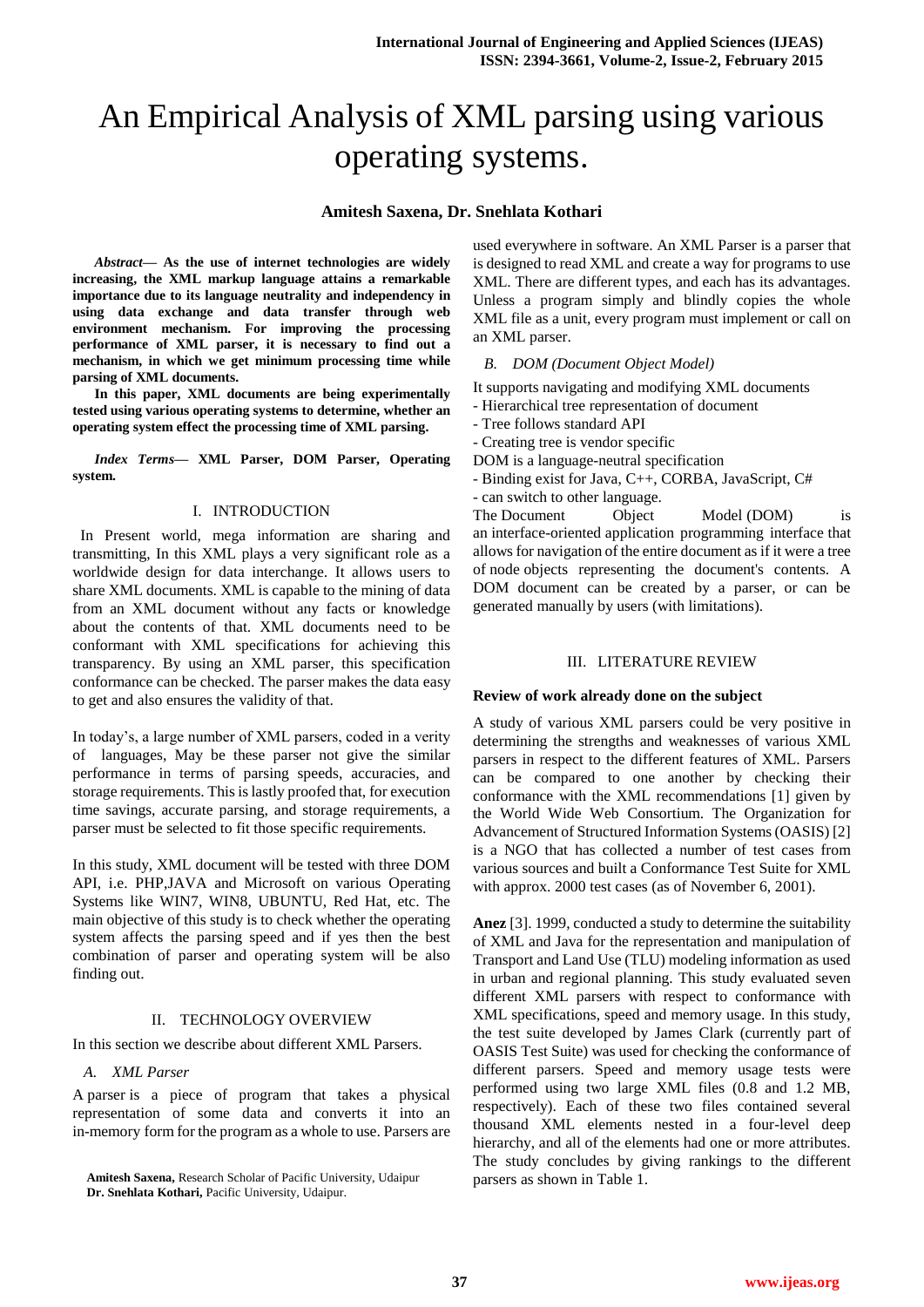| Table 1: Rankings for different parsers by Anez [3] |  |
|-----------------------------------------------------|--|
|-----------------------------------------------------|--|

| <b>Parser</b>                       | Rank        |
|-------------------------------------|-------------|
| IBM XML4J (XML for java) v<br>1.1.4 | Outstanding |
|                                     |             |
| James Clark's XP v0.4               | Good        |
| Microsoft XML (MSXML) v             | Good        |
| 1.9                                 |             |
| Microstar Aelfred v1.1              | Good        |
| Sun XML (under construction)        | Acceptable  |
|                                     |             |
| Loria sxp $v$ 0.72                  | Acceptable  |
|                                     |             |
| Data Channel XML parser             | Poor        |

This study also compares the relative performances of the parsers with respect to conformance with XML recommendations, speed, and memory usage. It concludes that different parsers excel under different requirements. However, this study does not provide quantitative data about the conclusions.

**Claben** [4]. 1999, considered the following parsers: IBM XML4J, Apache Xerces, Sun Project X, Microsoft MSXML, Oracle XML parser for Java, and James Clark XP. He used the following features for comparing the different parsers: Well-formedness, Validity, XML Schema, Namespaces, XSL-T, SAX levels 1, 2, and DOM levels 1, 2. The focus of this study was to determine the set of features supported by each of the parsers using the OASIS Conformance Test Suite (1000 test cases1). The study concludes that Sun's parser and James Clark XP are the best parsers supporting the XML standard, but it does not give any quantitative figures of how good or bad each parser is with respect to a specific feature.

**Cooper** [5], 1999 studied how parsing speeds vary with the programming language used for developing the parser. In this study, two java parsers, two C parsers, one perl and one python parser were used. Five XML documents with sizes ranging from 160 K to 5.0 MB were used in this study. This study concluded that C parsers are always faster compared to java, perl or python parsers.

**Mohseni** [6]. 2001 performance test indicates that MSXML rivals other parser having the shortest loading time.

**Noga, M., Schott, S., L¨owe, W.** [8]. 2002, Therefore efforts have been made to improve DOM parser performance by exploiting lazy XML parsing. The key idea is to avoid loading unnecessary portion of the XML document into the DOM tree. It consists of two stages. The pre-parsing stage builds a virtual DOM tree and the progressive parsing stage expands the virtual tree with concrete contents when they are needed by the application.

**Oren** [9]. 2003, proposes Piccolo XML parser presenting a comparative study between parsers, which implements SAX (*Simple API for XML Processing*) 5 interfaces. Although outdated, this study provided interesting guidelines related to the test methodology and conclusions about the overall best API, which changes in subsequent studies for similar tests.

**Van Engelen et al.** [12]. 2005, uses deterministic finite state automata (DFA) to integrate them and the DFA is built upon the schema according to mapping rules.

**Takase et al.** [13]. 2005, explores a different way to improve parser performance. It memorizes parsed XML documents as byte sequences and reuses previous parsing results when the byte sequence of a new XML document partially matches the memorized sequences.

**Sosnoski** [14]. 2005, carried out a test on DOM based parsers using XMLBench. He tested on the execution speed and memory usage for a set of XML documents ranging from small-scale to large-scale file sizes. The test result shows that Xerces outperforms among the others. Besides, Xerces parser is also voted as the best XML parser of the year by XML-Journal/Web Services Journal Readers' Choice Awards [15-2004].Since Xerces and MSXML outperform the rest of the parsers in most cases, we have decided to concentrate benchmarking our proposed parser, xParser against these two parsers.

Perksins et al. [16]. 2005, where authors use a small (less than 1 KB) XML representing a typical purchase order structure to test transcoding impact and object creation of DOM, SAX and JAX-RPC. The authors also explore the navigation costs of each API and compare the results with a specific XPath parser.

A study towards different XML parsers is beneficial when comes to determine the strength and weaknesses of the products. Various studies have been conducted which compare on conformance to standards, speed, memory usage and so on.

**Lam T.C., Ding J.J. and Liu J.C.** [20]. 2008, concluded that the process of handling XML documents was described in four phases: *Parsing,* that is considered a critical step in performance, *Access*, *Modification* and *Serialization* (figure 1), whose performance is directly affected by the parsing models.



Figure 1. Example of a XML memory tree representation

As the most critical factor of performance, parsing is characterized by the conversion of characters, mainly related to the conversion of characters into a format that a programming language understands, lexical analysis which is the process that identifies XML elements, e.g. start node, end node or characters, applying regular expressions defined by World Wide Web Consortium  $(W3C)_1$ . The last step of the parsing phase is the syntactic analysis of the document, where it is checked if the document complies with the rules of construction of an XML document. Finally, the API implements access and modification operations on the data resulted from the parsing process.

They analyzed parsing models, data representations and their impact on XML processing. They concluded that both DOM and VTD are good for back-and-forth data access. VTD parses faster than DOM and consumes less memory. VTD is better for simple and rare modifications, while DOM is better for complex and frequent ones. SAX and StAX are appropriate for applications with extremely restrictive memory but not for back-and-forth access or modification. In a nutshell, DOM is most suitable for database applications, while SAX and StAX are more appropriate for streaming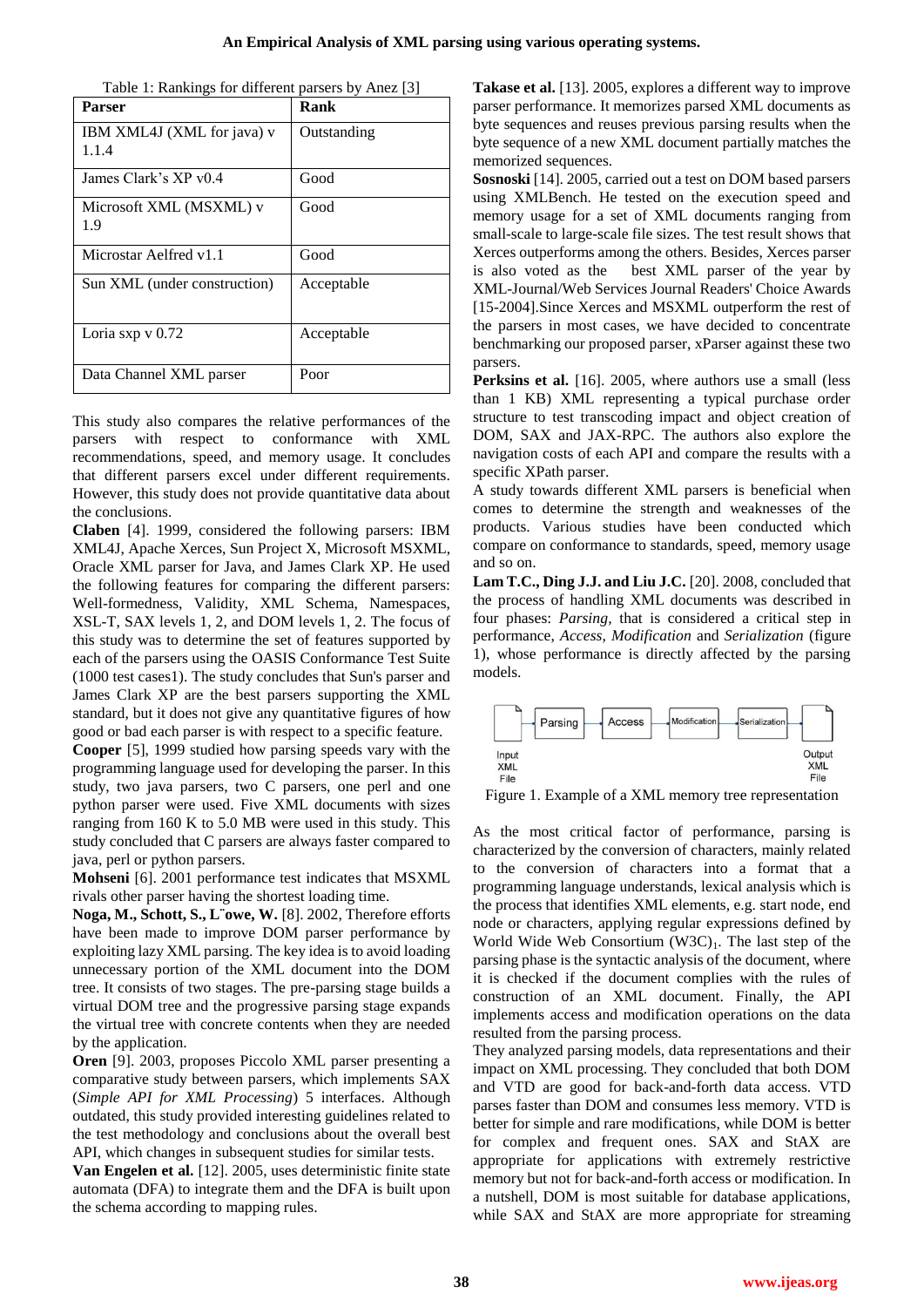applications. VTD is a good candidate for hardware acceleration based on its symmetric array structure, but its effectiveness in real-world applications using a commercial hardware accelerator remains an open question

Due to its complexity and importance, the parsing process is the most critical operation in XML processing, directly conditioning processing time and memory consumption. Several studies have been conducted with the goal to test, improve representation models and APIs in XML processing. http://www.w3.org/

As Java and other technologies evolve, it is necessary to review the new approaches and improvements provided by several XML parsers available.

**Chengkai Li** [21]. 2009 concluded in his research that every XML application has to parse an XML document before it can access the information in the document and perform further processing. Therefore XML parsing is a critical component in XML applications.

DOM is memory intensive since it has to hold the entire document tree in memory, making it incapable in handling very large documents.

**Sankar, P.Krishna and Shangaranarayanee, N.P.** [23]. 2011, Concluded that Java API for XML Processing (JAXP), which process XML documents by using, the Document Object Model (DOM) method, the Simple API for XML (SAX) method, and Streaming API for XML (StAX) method are used commonly. As StAX name indicates, it is targeted at streaming applications such as the merging of two documents and exchange information between cooperating entities. StAX allows an application to process multiple XML sources simultaneously. Among the DOM and SAX widely used methods, StAX provides the parsing efficiency and making developer comfort.

# **SAX**

SAX stands for Simple API for XML. Its main characteristic is that as it reads each unit of XML, it creates an event that the calling program can use. This allows the calling program to ignore the bits it doesn't care about, and just keep or use what it likes. The disadvantage is that the calling program must keep track of everything it might ever need. SAX is often used in certain high-performance applications or areas where the size of the XML might exceed the memory available to the running program. The design inspiration and subsequent coordination was done by Dave Megginson, who continues to maintain the [SAX Project](http://www.saxproject.org/) website. The SAX standard currently is at version 2.0.

SAX is a push parser, since it pushes events out to the calling application. Pull parsers, on the other hand, sit and wait for the application to come calling. They ask for the next available event, and the application basically loops until it runs out of XML.

# *A. StAX — Streaming API for XML*

The StAX pull-parser has been implemented in the Java world by a standard called **JSR-173**. Both Saxon and Data [Direct XQuery](http://www.stylusstudio.com/xquery/datadirect_xquery.html) support pull parsing. In some instances, particularly in [Data Direct's](http://www.stylusstudio.com/xquery/datadirect_xquery.html) implementation, pull parsing can give a significant performance boost, but both implementations have been so highly tuned that the choice between SAX, DOM and StAX for any given application is a matter for testing. Since within Stylus Studio® XML Enterprise Suite the [XML Pipeline](http://www.stylusstudio.com/xml/pipeline.html) constructor knows the capabilities of each node in the pipeline, this choice is handled automatically for you.



Figure 2. Architecture View

Traditionally SAX and DOM parsers are use to parse the XML document. DOM creates tree structure of whole XML document in main memory and parses the document. Unfortunately, DOM has some penalty over performance characteristics. This method involves reading the entire file and storing it in a tree structure, which may be inefficient, slow, and it can be a strain on resources. One alternative is SAX. SAX allows you to process a document as its being read, which avoids the need to wait for all of it to be stored before taking action. SAX generates events by fetching contents from secondary storage during parsing and unfortunately secondary storage is slower. Data structure based parser works in main memory and uses various data structure for parsing. In the implementation, the proposed parser removes the elements from document and serially checks if the document is well formed or not using Linked list, Queue, Stack and Array simultaneously, which increases its performance over SAX and DOM parser.

# **I. RESEARCH WORK**

# **Research gaps identified in the proposed field of investigation:**

All available Studies have concluded that a significant portion of their execution time is being spent in XML data processing [26], mainly in XML data parsing. The role of data parsing is to convert the input XML document and divide it into small elements. It is mainly a significant portion in XML data processing because an XML document must be parsed before any other operations can be executed. Studies have shown that data parsing consumes about 30% of web service applications [27].

All comparative studies have done in keeping mind about Parser, means all last compares are performed in context of just Parsing API. No studies have done in the context of mechanism or environment or platform which may effect on time consumption in Parsing of XML document. There are no study encountered, which find out the impact of operating system on parsing of XML document.

So there is gap identified that, does an operating system effects the parsing time of XML document?

- Main points included in research are
- RQ1- Whether the Operating System effects the processing of XML DOM parsing?
- RQ2- Which OS suit to XML DOM API for giving the better performance?
- RQ3- Whether the processing performance may be improving in context of OS or not?